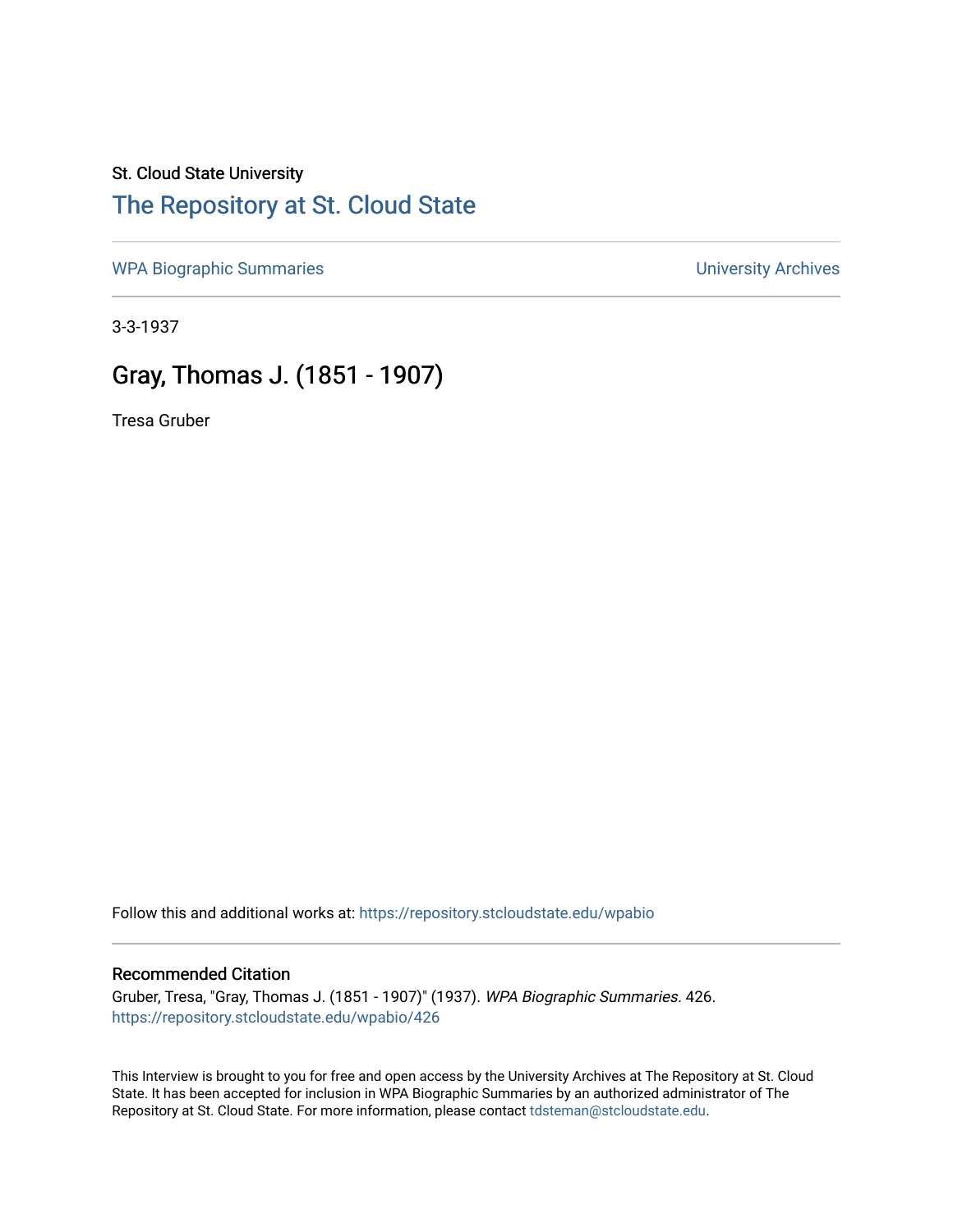GRAY, THOMAS J. File No.  $B - \frac{1}{48}$ 

 $-54 - 54$ 

Thomas J. Gray, physician, born in Iowa county, Wisconsin. August 22, 1851; died in Tonopah, Arizona, January 23, 1907. He came to Minnesota in 1865; was graduated at the St. Cloud Normal School in 1872, afterward taught there, and was its president for many years; studied medicine, practiced as a physician. in Minneapolis, was a professor in the medical department of the University of Minnesota 1895 to 1901.

> Copied from: Minnesota Biographies Page 274 Date Copied: March 3, 1937 Copied by: Tresa Gruber